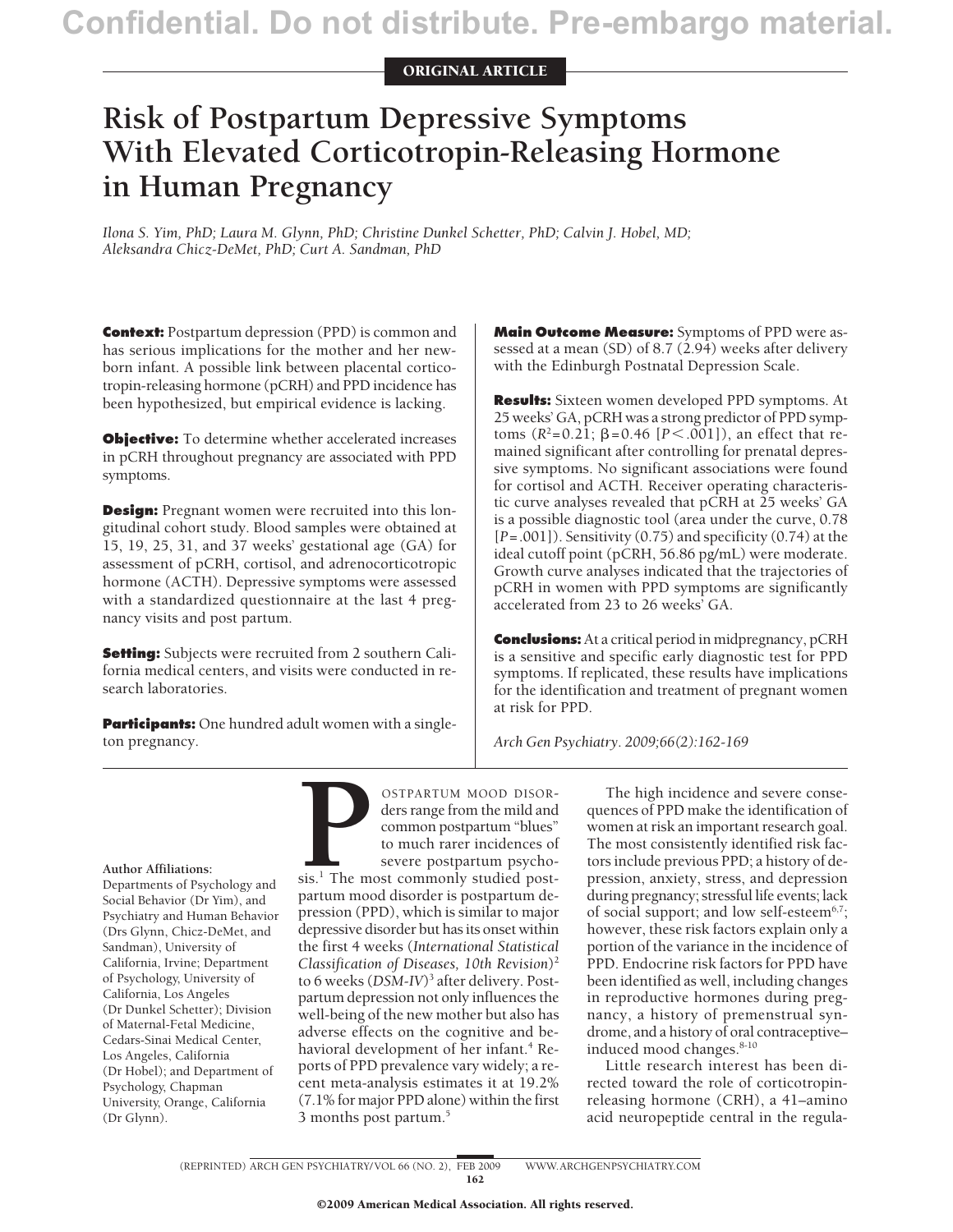tion of the hypothalamic-pituitary-adrenal (HPA) axis,<sup>11</sup> as a potential predictor of PPD.<sup>12</sup> This is surprising because several lines of evidence suggest the possibility that increased CRH may be a risk factor for PPD. First, CRH plays an important role in the etiology of depression in the nonpregnant state.<sup>13</sup> For example, depressed patients are more likely to have an increased number of hypothalamic CRH neurons, and these neurons tend to be hyperactive.<sup>14,15</sup> This evidence has led to the development of a CRH hypothesis of depression, suggesting that the hyperactivity of CRH neurons and the HPA axis may trigger depressive symptoms.<sup>16</sup>

Second, pregnancy is characterized by marked changes in maternal HPA axis regulation. In the central nervous system, CRH is produced in the paraventricular nucleus of the hypothalamus and released into the median eminence, a local portal system connecting the hypothalamus with the pituitary, where CRH stimulates the release of adrenocorticotropic hormone (ACTH). Binding by ACTH causes the adrenal cortex to release the glucocorticoid cortisol.<sup>17</sup> During pregnancy, CRH is also produced by the placenta and, unlike CRH of hypothalamic origin, is detectable in maternal peripheral blood.<sup>18,19</sup> Placental (pCRH) and hypothalamic CRH are similar with regard to their structure, immunoreactivity, and bioactivity.<sup>20,21</sup> However, in contrast to the role of cortisol in the negative feedback regulation of the HPA axis, cortisol stimulates CRH production in the placenta. As a result, levels of pCRH in maternal plasma increase exponentially throughout pregnancy<sup>18,22</sup> and reach levels similar to those of hypothalamic CRH in the median eminence under conditions of acute stress.<sup>23</sup> The sudden disappearance of the placenta after delivery results in a sharp drop of pCRH levels. The postpartum period is therefore characterized by pCRH withdrawal, resulting in transient suppression of hypothalamic CRH release and HPA axis dysregulation. It has been suggested that this may explain the occurrence of postpartum depressive disorders.<sup>24-29</sup>

Finally, there are marked interindividual differences in the trajectories of pCRH throughout pregnancy.<sup>22</sup> It has been demonstrated that accelerated trajectories of pCRH are associated with race/ethnicity<sup>30</sup> and preterm  $\tilde{b}$ irth<sup>22,31-34</sup>; are implicated in pregnancy complications such as preeclampsia, $35-37$  fetal growth retardation, $38$  and diminished umbilical artery blood flow<sup>39</sup>; and have consequences for the developing infant, including lower newborn physical and neuromuscular maturity<sup>40</sup> and increased irritability.<sup>41</sup> Because of the established association between CRH and depression, accelerated increases in pCRH throughout pregnancy may also serve as a potential early marker to identify women at high risk for PPD. It is the goal of the present study to address this possibility.

#### METHODS

#### **PARTICIPANTS**

One hundred pregnant women with a singleton, intrauterine pregnancy were selected from a larger sample30,40-42 that was recruited in a longitudinal study at Cedars-Sinai Medical Center and the University of California, Irvine, Medical Center. In this study, subjects with conditions known to affect HPA axis function, subjects with alcohol or other drug abuse within 6 months before the index pregnancy, and non–English-speaking subjects were excluded from participation.

The present sample consisted of the 100 women with complete data for pCRH and depressive symptoms. Mean (SD) age at delivery was 31.2 (5.3) years. The ethnic composition was 54% non-Hispanic white, 22% Hispanic white, 12% Asian, 7% African American, and 5% multiethnic or other. Most women were married (79%), had graduated from high school (97%), and were college graduates (52%). The annual household income varied from \$5000 to more than \$100 000, and median income was in the range of \$80 000 to \$90 000. All pregnancies resulted in live births, and 53 girls and 47 boys were delivered. Deliveries were 72% vaginal and 28% cesarean section. Mean (SD) infant birth weight was 3514 (469) g (range, 2340-4450 g), and gestational length at term was 39.4 (1.3) weeks (range, 36.57-42.0 weeks). Because completion of the full study was an inclusion criterion, and because the last study visit occurred around 37 weeks' gestational age (GA), most women had full-term infants (97% had a gestational length  $>$ 37 weeks), and no woman delivered before 36.6 weeks' GA. Most women had no previous live-born children (61%).

#### **OVERALL PROCEDURE**

Blood samples were obtained at a mean (SD) of 15.3 (0.92), 19.2 (0.72), 25.0 (0.94), 31.0 (0.76), and 36.7 (0.70) weeks' GA for assessment of pCRH, cortisol, and ACTH. Depressive symptoms were assessed at the last 4 time points during pregnancy and again at the postpartum visit (mean [SD], 8.7 [2.9] weeks). Written informed consent was obtained from all women before participation. This protocol was approved by the institutional review boards of the participating institutions.

#### **HORMONE MEASURES**

A 25-mL blood sample was obtained by antecubital venipuncture. Samples were drawn into chilled EDTA-treated test tubes (Vacutainers; Becton Dickinson and Company, Sumter, South Carolina) and spun for 15 minutes at 2000*g*. The plasma was then decanted into polypropylene tubes containing 500 kallikrein inhibitor units/mL of aprotinin (Sigma-Aldrich Corp, St Louis, Missouri) and stored at −70°C until assayed.

The concentration of total CRH was determined by means of radioimmunoassay using antiserum directed at human CRH (Bachem Peninsula Laboratories, San Carlos, California). Plasma samples (1-2 mL) were extracted with 3 volumes of ice-cold methanol, mixed, allowed to stand for 10 minutes at 4°C, and then centrifuged (20 minutes, 1700g, 4°C).<sup>43</sup> The pellets were washed with 0.5 mL of methanol, and the combined supernatants dried in a concentrator (SpeedVac; Savant Instruments, Holbrook, New York). Reconstituted samples were incubated (100 µL/assay tube) with antiserum (100 µL/assay tube) for 48 hours at 4°C followed by an overnight incubation with iodine 125 –labeled CRH at 4°C. Labeled and unlabeled CRH samples were collected by means of immunoprecipitation, and the aspirated pellets were counted using a gamma counter (Isoflex; ICN Biomedical, Costa Mesa, California). Crossreactivity was less than 0.01 for ovine CRH, 36% for bovine CRH, and nondetectable for human ACTH. Intra-assay and interassay coefficients of variance were 5% and 15%, respectively. Using this technique, our laboratory has reliably detected pCRH at as early as 15 weeks' GA.30,40-42

Plasma levels of ACTH were measured by a solid-phase 2-site immunoradiometric assay using human ACTH antibodies with nonsignificant cross-reactivity with  $\beta$ -endorphin and ACTH fragments, and with reported detection limits of 1.0 pg/mL (Nichols Institute Diagnostics, San Juan Capistrano, Califor-

(REPRINTED) ARCH GEN PSYCHIATRY/ VOL 66 (NO. 2), FEB 2009 WWW.ARCHGENPSYCHIATRY.COM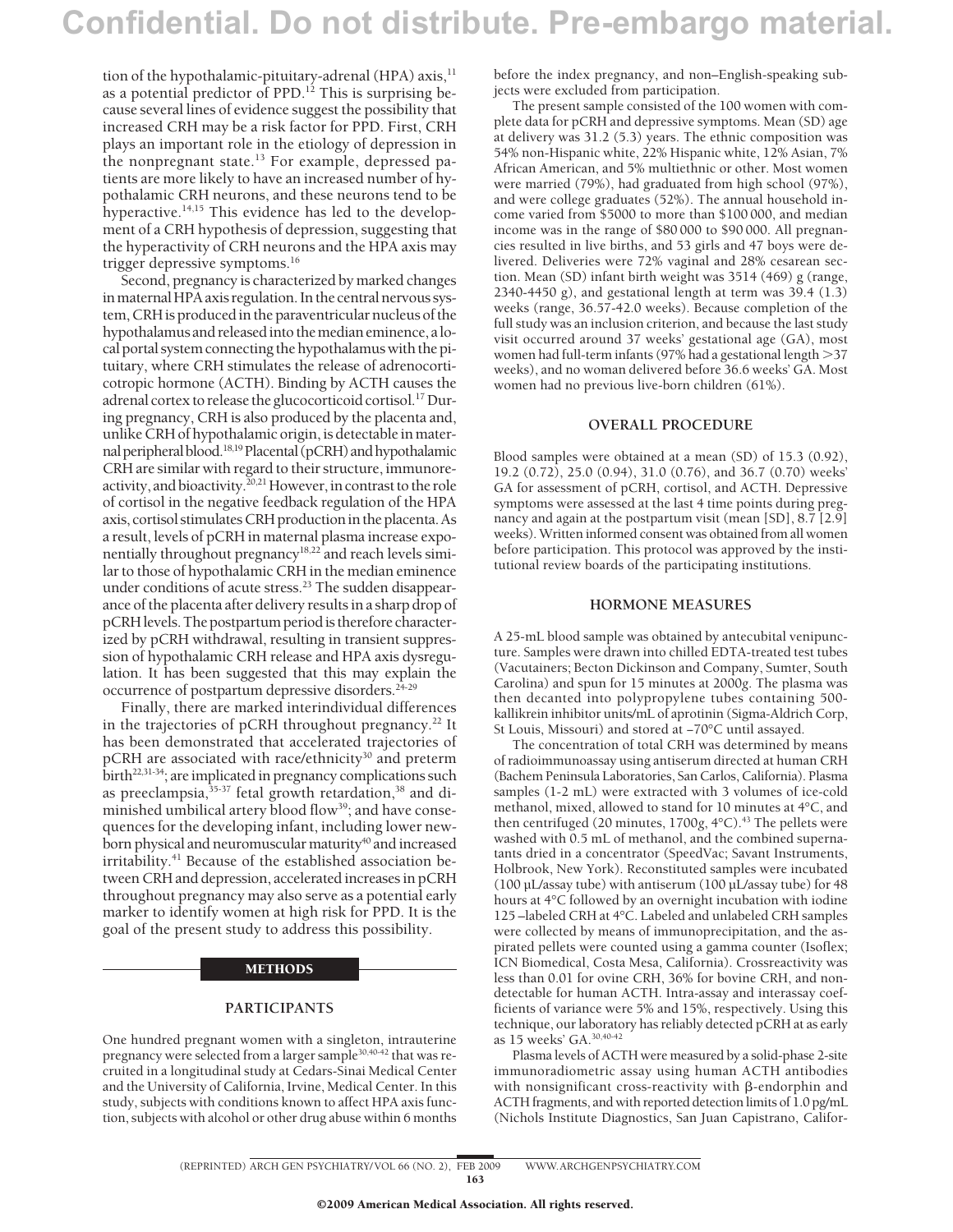**Table 1. Sample Characteristics for Women With and Without PPD Symptoms<sup>a</sup>**

| <b>Characteristic</b>                            | <b>PPD</b><br>$(n=16)$ | No PPD<br>$(n=84)$    |  |
|--------------------------------------------------|------------------------|-----------------------|--|
| Maternal age at delivery,<br>mean $(SD)$ , $v^b$ | 34.2 (4.2)             | 30.6(5.3)             |  |
| Race/ethnicity                                   |                        |                       |  |
| Non-Hispanic white                               | 9(56)                  | 45 (54)               |  |
| Hispanic white                                   | 3(19)                  | 19(23)                |  |
| Asian                                            | 4(25)                  | 8(10)                 |  |
| African American                                 | 0                      | 7(8)                  |  |
| Multiethnic/other                                | $\mathbf{0}$           | 5(6)                  |  |
| <b>Married</b>                                   | 11(69)                 | 68 (81)               |  |
| Education                                        |                        |                       |  |
| High school graduates                            | 15(94)                 | 83 (99)               |  |
| College graduates                                | 10(63)                 | 42 (50)               |  |
| Annual household income, \$                      |                        |                       |  |
| Range                                            | 5000 to $>$ 100 000    | 10 000 to $>$ 100 000 |  |
| Median range                                     | 80 000-90 000          | 70 000-80 000         |  |
| Female infant sex                                | 8(50)                  | 45 (54)               |  |
| Cesarean section                                 | 5(31)                  | 23(27)                |  |
| Birth weight, mean (SD), g                       | 3532 (433)             | 3510 (478)            |  |
| Gestational age,<br>mean (SD), wk                | 39.7(1.5)              | 39.4(1.2)             |  |
| <b>Nulliparous</b>                               | 10(63)                 | 51(61)                |  |

Abbreviation: PPD, postpartum depression.

 $a<sup>a</sup>$ Unless otherwise indicated, data are expressed as the number (percentage) of women.

<sup>b</sup>Women with PPD symptoms were significantly older than women without PPD symptoms  $(t_{98}=2.58$   $[P=.01]$ ). All other comparisons were nonsignificant.

nia) (to convert ACTH to picomoles per liter, multiply by 0.22). Briefly, 200-µL samples combined with 100 µL of ACTHlabeled antibody and a coated bead were incubated at room temperature for a mean (SD) of 20 (1) hours. The bound radiolabeled antibody complex was quantified using the gamma counter. Intra-assay and interassay coefficients of variation were 4.4% and 10.8%, respectively.

Plasma cortisol levels were determined using a competitive antibody-coated tube radioimmunoassay with reported sensitivity of 0.22 µg/dL (American Laboratory Products Company, Windham, New Hampshire) (to convert cortisol to nanomoles per liter, multiply by 27.588). Plasma samples (25 µL) were incubated with 500 µL of <sup>125</sup>I-labeled cortisol in antibody-coated tubes for 45 minutes in a 37°C water bath. The aspirated radiolabeled antibody-bound labeled tubes were counted on a gamma counter. Cross-reactivities of the cortisol assay were less than 5% with 11 deoxycortisol, cortisone, and prednisone, and less than 1% with other steroids. Intra-assay and interassay coefficients of variation were 7% and 11%, respectively.

Concentrations of CRH, ACTH, and cortisol were interpolated from standard curves computed by a 4-parameter logistics program.<sup>44</sup>

#### **ASSESSMENT OF DEPRESSIVE SYMPTOMS**

Depressive symptoms were assessed 4 times during pregnancy with a 9-item version of the Center for Epidemiological Studies–Depression Scale (CES-D).<sup>45</sup> On a 4-point scale, participants indicated how often they experienced a symptom during the past week. Because validation analyses show higher associations with the Structured Interview for *DSM-III-R* when items are rescored into a bivariate score,<sup>45</sup> each item was scored 0 if option 0 or 1 was endorsed, and was scored 1 if option 2 or 3 was endorsed. Bivariate scores ranged between 0 and 9, with a suggested cutoff score of 4 or more. This scale has good internal consistency (Kuder-Richardson formula 20, 0.87), and the scores correlate highly with the original scale (*r*=0.97).

At the postpartum visit, participants completed the 10 item Edinburgh Postnatal Depression Scale (EPDS),<sup>46</sup> a scale specifically developed to assess postpartum depressive symptoms. Participants indicated how often they experienced a symptom in the past week on a 4-point scale. Total scores ranged from 0 to 30. A cutoff score of 10 or more has been suggested by the authors of the EPDS for studies including minor depres $sion^{46}$  and has been confirmed in other studies.<sup> $47$ </sup> The scale has good reliability (split-half, 0.88; standardized  $\alpha$  = .87).<sup>46</sup>

#### **STATISTICAL ANALYSIS**

All pCRH, cortisol, and ACTH levels were log transformed to reduce skewness. Pearson product moment correlations were performed to test for associations between relevant variables. The time of day of the blood draw was covaried when appropriate and in no case changed the significance of the results.

Variables that were significantly correlated with PPD symptoms were included in a stepwise linear regression model, and the model fit (adjusted  $R^2$ ), the change in  $R^2$ , and the regression coefficient  $\beta$  are reported. Emerging significant predictors were included in a hierarchical linear regression model to assess the unique and separate contributions of each variable. A series of ancillary analyses (2-tailed, independent samples *t* tests and  $\chi^2$  tests) revealed no evidence that sociodemographic (ethnicity, marital status, education, and household income) or pregnancy-related variables (birth weight, length of gestation, infant sex, mode of delivery, and parity) were significantly associated with PPD symptoms (for all associations, 2-9.33 [*P*.38] and *t*-1.00 [*P*.32]), with the exception of maternal age  $(t_{98}=2.58$  [ $P=.01$ ]). Controlling for maternal age, however, did not change the significance of the results. At the postpartum visit, no association was found between the number of weeks since delivery and PPD symptoms (*t*=1.33 [*P*=.19]).

The sample was then divided into women with and without PPD symptoms (**Table 1** lists the sample characteristics). Receiver operating characteristic (ROC) curves were computed to assess sensitivity and specificity of relevant variables as potential diagnostic markers for PPD symptoms. For this analysis, non–log-transformed pCRH values were used to provide practical guidelines for actual pCRH cutoff scores. The areas under the ROC curve (AUCs) were computed to compare the usefulness of each diagnostic test. The AUC values can range from 0.5 to 1.0, with 1.0 indicating a perfect test. The Youden index (sensitivity[specificity−1]) was computed to obtain an optimal cutoff score. The Youden index can range from −1 to 1, with 1 indicating a perfect test.<sup>48,49</sup> Positive and negative predictive values (PPV and NPV, respectively) were computed to express the probability that PPD is present when the test is positive (PPV) and absent when the test is negative (NPV) at the optimal cutoff.

To estimate when differences in pCRH emerge as a predictor of PPD symptoms, multilevel modeling techniques (HLM  $6$ )<sup>50</sup> were used. First, an unconditional means model was computed to assess how much variance in pCRH can be attributed to betweensubject (99.6%) and within-subject (0.4%) variation. Two unconditional growth models were then computed to assess the linear (coefficient, 18.48; SE, 1.07 [ $P$ <.001]) and quadratic (0.85; 0.13 [ $P$ <.001]) effects of time (level 1 predictor) on pCRH, which explained 68.9% and 80.4% of the variance, respectively. A comparison of the deviance scores revealed that the quadratic model fit the data significantly better than the linear model ( $\chi^2$ =137.04 [*P*-.001]). Postpartum depressive symptoms (coded 0 for no and 1 for yes) were then included as a level 2 predictor into a series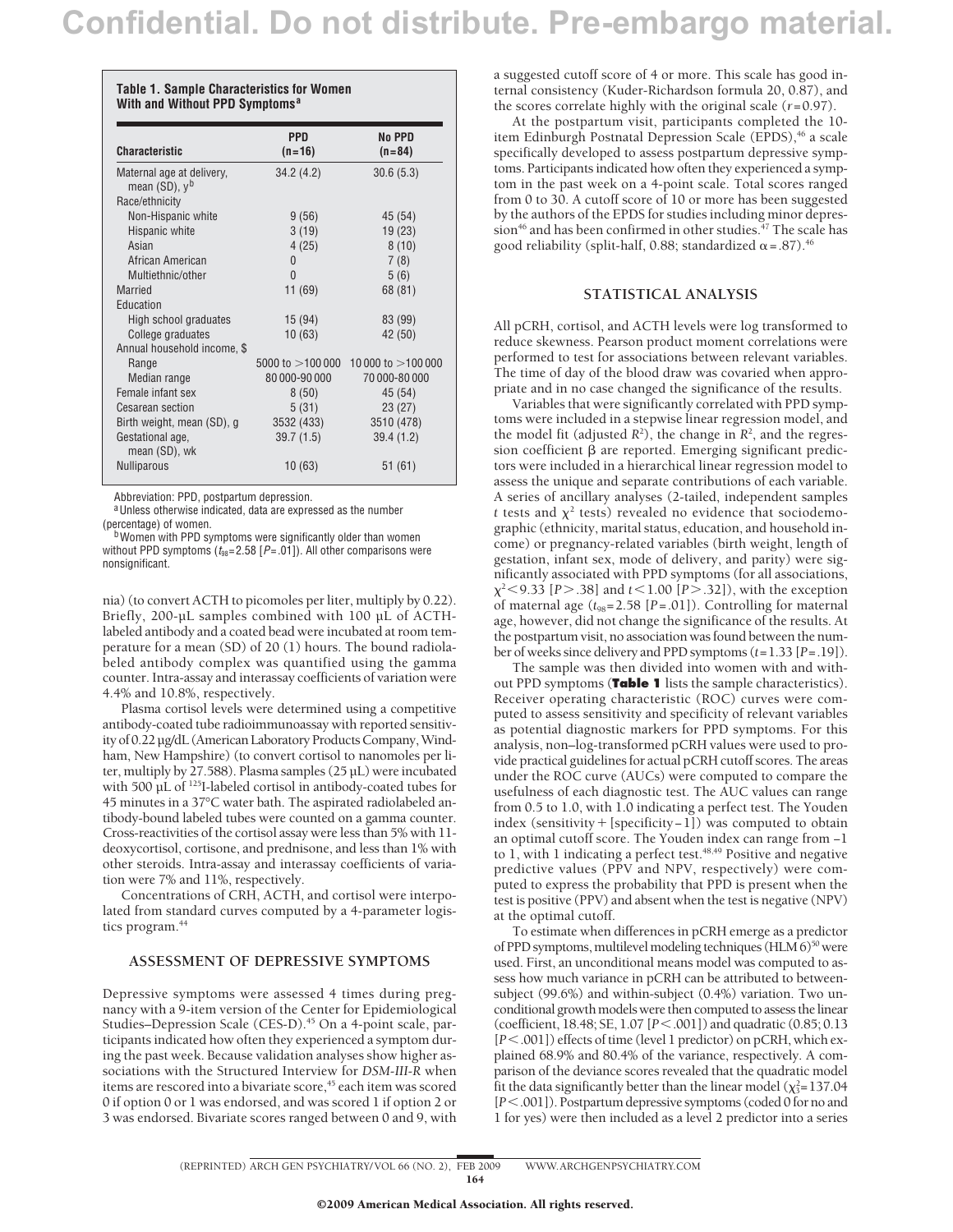| Table 2. Correlation Between pCRH, ACTH, and Cortisol<br>Levels and CES-D Scores at Each GA With PPD Symptoms |         |                                                |                           |                              |                    |  |  |
|---------------------------------------------------------------------------------------------------------------|---------|------------------------------------------------|---------------------------|------------------------------|--------------------|--|--|
|                                                                                                               |         | <b>Correlation With PPD Symptoms by GA, wk</b> |                           |                              |                    |  |  |
|                                                                                                               | 15      | 19                                             | 25                        | 31                           | 37                 |  |  |
| pCRH                                                                                                          | 0.08    | 0.14                                           | 0.46 <sup>a</sup>         | 0.22 <sup>b</sup>            | $-0.01$            |  |  |
| <b>ACTH</b>                                                                                                   | 0.06    | 0.11                                           | 0.21 <sup>b</sup>         | 014                          | 0.17               |  |  |
| Cortisol<br>$CES-Dc$                                                                                          | $-0.13$ | 0.02<br>0.31 <sup>d</sup>                      | 0.03<br>0.33 <sup>d</sup> | $-0.06$<br>0.26 <sup>b</sup> | 0.04<br>$0.25^{b}$ |  |  |

Abbreviations: ACTH, adrenocorticotropic hormone; CES-D, Center for Epidemiological Studies–Depression; GA, gestational age; pCRH, placental corticotropin-releasing hormone; PPD, postpartum depression.

 $aP<.001$ .

 $b$   $P$  < .05.

<sup>c</sup>CES-D scores were not obtained at 15 weeks' GA.

 $dP$   $<$  .01.

of quadratic models that tested differences in the intercept and the instantaneous rate of change at each GA within the range of actual pCRH assessments available (12-39 weeks' GA). The error term was allowed to vary randomly in each equation.

#### **RESULTS**

#### **DESCRIPTIVES**

Consistent with earlier reports, pCRH increased significantly throughout pregnancy  $(F_{3.4,332.5} = 586.83$  [ $P < .001$ ];  $\eta^2$ =0.86). Likewise, significant increases in cortisol  $(F_{3.8,370.3} = 160.92$  [*P* < .001];  $\eta^2 = 0.62$ ) and ACTH  $(F_{3.5,351.4} = 186.63 [P<.001]; \eta^2 = 0.65)$  were observed. Depressive symptoms did not change throughout pregnancy (*F*2.8,276.5=1.30 [*P*=.28]).

#### **PREDICTORS OF PPD SYMPTOMS**

At no time during pregnancy were any of the endocrine measures significantly associated with concurrent depressive symptoms (pCRH,  $r=0.02$  to  $r=0.15$  [ $P > 14$  for all comparisons]; ACTH,*r*=−0.01 to *r*=−0.16 [*P*.12 for all comparisons]; and cortisol, *r*=−0.002 to *r*=−0.06 [*P*.53 for all comparisons]). However, when pCRH, ACTH, cortisol, and CES-D scores at each time point during pregnancy were correlated with PPD symptoms (**Table 2**), significant correlations emerged for pCRH at 25 and 31 weeks' GA, for ACTH at 25 weeks' GA, and for CES-D scores at 19, 25, 31, and 37 weeks' GA. The 2 strongest associations (pCRH and CES-D scores at 25 weeks' GA) are depicted in **Figure 1**. These correlational analyses suggest no significant association between HPA axis hormones and depressive symptoms when assessed concurrently and provide evidence that HPA axis hormones (in midpregnancy) and depressive symptoms (throughout pregnancy) are significant predictors of PPD symptoms.

To assess which variables are the strongest predictors of PPD symptoms, all variables that were significantly correlated with PPD symptoms (pCRH at 25 and 31 weeks' GA, ACTH at 25 weeks' GA, and CES-D scores at 19, 25, 31, and 37 weeks' GA) were included in a stepwise linear regression. Elevated pCRH at 25 weeks' GA



**Figure 1.** Relation of placental corticotropin-releasing hormone (CRH) (A) and Center for Epidemiological Studies–Depression (CES-D) scores (B) at 25 weeks' gestational age to scores on the Edinburgh Postnatal Depression Scale (EPDS).

emerged as the strongest predictor for PPD symptoms (step 1:  $R^2 = 0.21$ ;  $\beta = 0.46$  [*P* < .001]). The prediction of PPD symptoms was improved by including CES-D scores at 25 weeks' GA into the model, accounting for 7% additional variance (step 2:  $\beta_{\text{CRH}} = 0.42$ ;  $\beta_{\text{CES-D}} = 0.26$ [*P*-.001]), whereas the influence of all other variables was not statistically significant. Because pCRH at 25 weeks' GA emerged as the best predictor, a hierarchical linear regression was performed to test the unique predictive value of pCRH on PPD symptoms after controlling for CES-D scores at this time point. After CES-D scores were entered into the model in step 1, pCRH was still a significant and independent predictor of PPD symptoms (step 2:  $R^2$  change = 0.17 [ $P$  < .001]). This further indicates that pCRH and CES-D scores explain different portions of the variance in the risk of developing PPD symptoms.

#### **pCRH LEVELS AND CES-D SCORES AS DIAGNOSTIC TESTS FOR PPD SYMPTOMS**

To test whether pCRH and CES-D scores at 25 weeks' GA may be useful diagnostic tests for PPD symptoms, the sample was divided into women with (n=16) and without (n=84) PPD symptoms. An ROC curve for pCRH was computed, and the AUC was 0.78 (95% confidence interval  $[CI]$ ,  $0.65$ - $0.91$   $[P=.001]$ ), suggesting that at this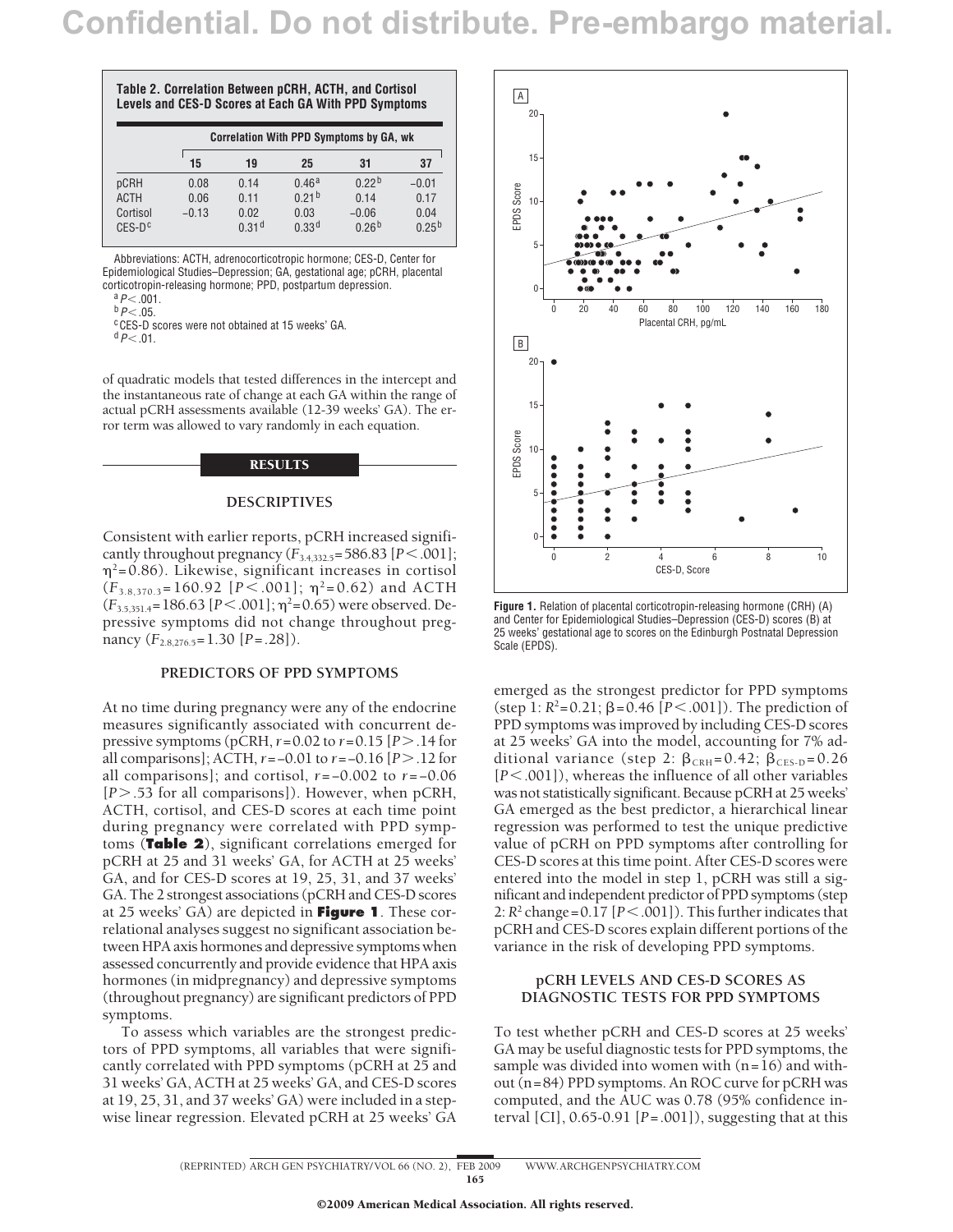

**Figure 2.** Receiver operating characteristic (ROC) curve (A) and sensitivity and specificity at each possible cutoff point (B) for placental corticotropin-releasing hormone (CRH) at 25 weeks' gestation. The Youden index is calculated as sensitivity + (specificity−1). Sensitivity indicates the probability that a case is correctly identified (true positive), and 1−specificity is the probability that a nonsymptomatic subject is falsely identified as a case (false positive). AUC indicates the area under the ROC curve.

time point pCRH is a moderate predictor of PPD (**Figure 2**A). The AUCs were lower at all other time points (15 weeks, 0.53 [*P*=.74]; 19 weeks, 0.62 [*P*=.14]; 31 weeks, 0.66 [*P*=.04]; 37 weeks, 0.61 [*P*=.17]). The optimal cutoff score for pCRH at 25 weeks' GA (Youden index, 0.51) was 56.86 pg/mL. At this cutoff, 75.0% of cases would have been correctly identified (sensitivity) (95% CI, 47.6%-92.6%), whereas in 23.8% of euthymic women PPD symptoms would have been falsely predicted (1−specificity) (95% CI, 15.2%-34.4%). The PPV was 37.5% (95% CI, 21.1%-56.3%) and the NPV was 94.1% (85.6%-98.3%). Sensitivity and specificity for all possible cutoff scores are shown in Figure 2B.

The ROC analyses for CES-D scores at 25 weeks' GA showed that this measure was a similarly strong predictor of PPD symptoms (AUC=0.77 [*P*=.001]; 95% CI, 0.65- 0.89) (**Figure 3**A), confirming previous research that identified depression during pregnancy as an important predictor. In contrast to the ROC analyses for pCRH levels, the AUCs for depressive symptoms were significant for all other time points (19 weeks, 0.80 [*P*-.001]; 31 weeks, 0.71 [*P*=.009]; 37 weeks, 0.69 [*P*=.02]), suggesting that the predictive value of depressive symptoms is not specific to midpregnancy. At 25 weeks' GA, the op-



**Figure 3.** Receiver operating characteristic (ROC) curve (A) and sensitivity and specificity at each possible cutoff point (B) for Center for Epidemiological Studies–Depression (CES-D) scores at 25 weeks' gestation. The Youden index and sensitivity and specificity are defined in the legend to Figure 2. AUC indicates the area under the ROC curve.

timal CES-D cutoff score (Youden index, 0.45) was 1.5. With this cutoff (ie, an actual score of  $\geq$ 2 because CES-D scores have no decimals), 87.5% (95% CI, 61.6%- 98.1%) of women with PPD symptoms would have been correctly identified; however, 42.9% (95% CI, 32.1%- 54.1%) of women without future PPD symptoms would have been misclassified. The PPV was 28.0% (95% CI, 16.2%-42.5%) and the NPV was 96.0% (95% CI, 86.3%- 99.4%). Sensitivity and specificity for all possible cutoff scores are shown in Figure 3B. At the ideal cutoff points, the CES-D is the more sensitive diagnostic test (CES-D score vs pCRH, 88% vs 75%), whereas pCRH is more specific (pCRH vs CES-D score, 76% vs 57%) for the detection of PPD symptoms.

#### **TIME-SENSITIVE PERIODS FOR THE PREDICTION OF PPD SYMPTOMS**

The analyses in the previous section suggest that the predictive value of pCRH for PPD symptoms may be limited to midpregnancy. With hierarchical linear modeling analyses, it is possible to model increases in pCRH throughout pregnancy and to estimate (1) the time range during which the instantaneous rate of change in pCRH predicts PPD symptoms and (2) the earliest time during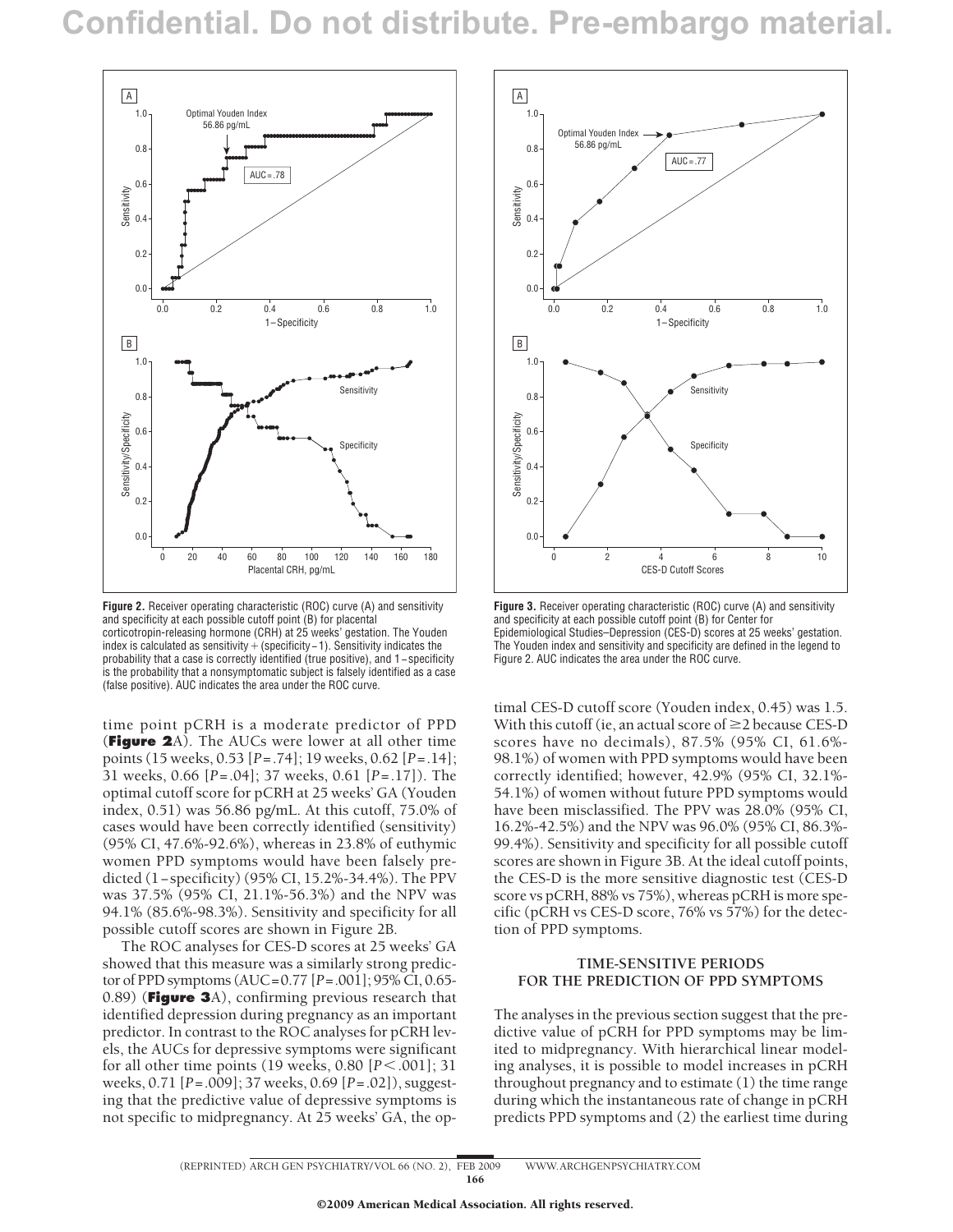gestation that differences in pCRH predict PPD symptoms. The growth curve analysis suggests that the *instantaneous rate of change in pCRH* in women with PPD symptoms is significantly accelerated from 23 to 26 weeks' GA (coefficients, 4.62-5.86; SE, 2.31-2.86 [*P*-.05 for all comparisons]), with a nonsignificant trend for weeks 22, 27, and 28 (P < .10 for all comparisons), compared with women without PPD symptoms (**Figure 4**). No differences in the instantaneous rate of change could be detected before 22 or after 28 weeks' GA. Significant differences in the *levels of pCRH*emerge at 18 weeks' GA (coefficient, 4.67; SE, 1.84 [*P*=.01]) and increase throughout pregnancy, with the greatest differences at 39 weeks' GA (coefficient, 38.79; SE, 4.43 [P < .001]). These data suggest that it is the rate of change in pCRH at about 25 weeks' GA, the time when differences in pCRH start to emerge, that makes some women more vulnerable to the development of PPD symptoms, and that pCRH in these women then remains at an accelerated trajectory until delivery.

#### **COMMENT**

These data are, to our knowledge, the first to suggest a sensitive period in midpregnancy during which pCRH, as measured in maternal plasma, is a moderate and independent predictor of PPD symptoms. We propose that pCRH during this period may serve as a sensitive and specific early diagnostic test to identify women at high risk for developing PPD symptoms. Our data also suggest that the predictive power of pCRH during this period can be further increased by assessing midpregnancy depressive symptoms.

Our data indicate that pCRH is a possible diagnostic tool to identify women at risk for the development of PPD symptoms. This is plausible from a neuroendocrine point of view. The postpartum period is characterized by a transient blunting of hypothalamic CRH secretion, which has been implicated in the pathophysiologic mechanisms of PPD.<sup>25,28</sup> Consistent with this view, it has been shown that women who develop PPD show a more pronounced and longer-lasting suppression of ACTH responses to stimulation with exogenous (ovine) CRH within the first 12 weeks post partum, compared with women who remain euthymic.<sup>26</sup> Our data now provide evidence that the HPA-placental system is already dysregulated during pregnancy among women at risk for PPD symptoms, such that they show accelerated pCRH increases. This is clinically relevant because the assessment of pCRH in maternal blood may provide a method to identify women at risk for PPD symptoms, months before symptoms occur.

Placental CRH in this study was a moderately sensitive and specific marker for PPD symptoms that allows for the correct identification of 75% of women with future PPD symptoms, and at the same time was characterized by a low misclassification rate (24%). The strength of pCRH as a diagnostic test for an early detection of PPD symptoms is indicated by an AUC of 0.78 at 25 weeks' GA. This association is high given that (1) a single endocrine marker was used to predict PPD symptoms and (2) the AUC for depressive symptoms, which are among the strongest and most



**Figure 4.** Placental corticotropin-releasing hormone (CRH) across gestational ages in women with and without later postpartum depressive (PPD) symptoms. The gray shaded area indicates the gestational ages during which the instantaneous rate of change in placental CRH significantly predicts PPD symptoms (23-26 weeks' gestational age).

consistently identified predictors of PPD in the previous literature,  $6,7$  is almost identical (0.77).

Our data also show that elevated pCRH but not cortisol or ACTH is a significant predictor of PPD symptoms (except for a correlation between ACTH at 25 weeks' GA and PPD symptoms that did not remain significant in the regression analyses). Few studies have investigated the link between cortisol or ACTH during pregnancy and PPD symptoms. Results are mixed, but the clearest evidence for an existing association comes from studies that have assessed the stimulated activity of these hormones.<sup>26,51-53</sup> In our study, however, baseline measures of cortisol and ACTH were used, which may explain the lack of association we found.

Remarkably, pCRH is an independent predictor of PPD symptoms. Placental CRH at 25 weeks' GA has unique and significant predictive value for PPD symptoms, even after controlling for concurrent depressive symptoms. It indicates that assessing pCRH allows the identification of women at risk for developing PPD symptoms who would not be identified on the basis of self-reports of depressive symptoms during pregnancy. This is plausible because hormone measures are independent of a woman's willingness to disclose feelings of depression. Thus, the combined assessment of both markers may be an ideal strategy for identifying women at risk for the development of PPD symptoms.

Depressive symptoms at each time point during gestation are associated with PPD symptoms; however, the predictive value of pCRH for PPD symptoms is time sensitive and is maximized during midpregnancy (23-26 weeks' GA). The emergence of pCRH as a predictor of PPD symptoms around this time roughly coincides with a marked surge in  $p$ CRH.<sup>22,42</sup> Detrimental influences at the time of this initial surge may slightly accelerate the exponential trajectory of pCRH, resulting in marked differences in pCRH toward the end of gestation. We do not know which factors may precipitate the surge in pCRH, but some evidence suggests an association between elevated cortisol early in pregnancy and increased pCRH late in pregnancy.<sup>42</sup>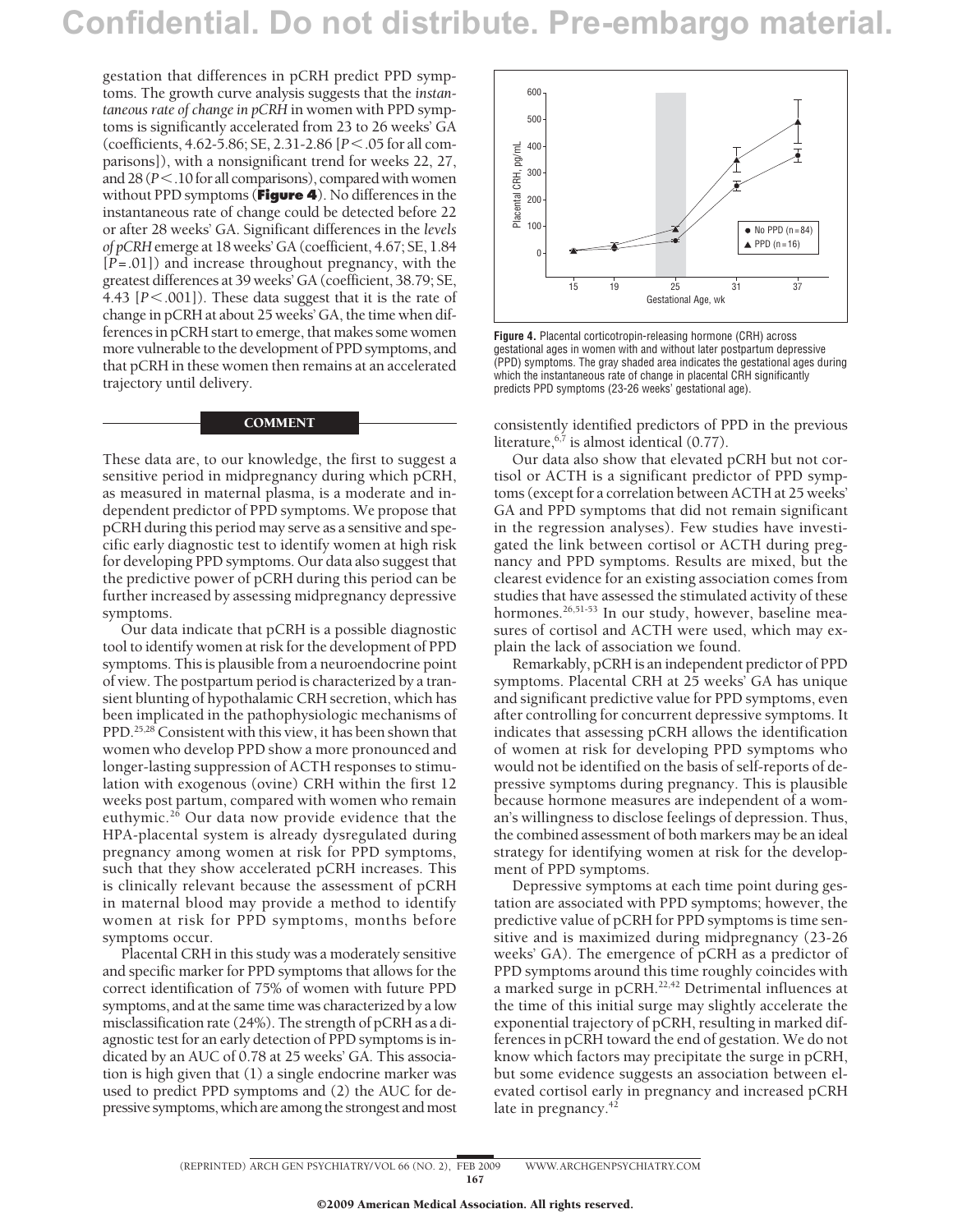To our knowledge, only one other study has addressed the link between pCRH and PPD symptoms, and that study suggests a lack of association.<sup>12</sup> In that study, pCRH was assessed once within a wide range of GAs (24.6- 37.4 weeks). Major changes occur in pCRH levels across pregnancy, and pCRH is characterized by significant individual differences.<sup>22</sup> It is possible that we found an effect because we were able to take advantage of a longitudinal study design. In addition, PPD symptoms in our study were assessed nearer to parturition, at about 9 weeks after delivery, compared with 6 months post partum. These differences in timing may also explain, at least in part, our different results.

Although pCRH in our sample emerged as a strong predictor of PPD symptoms, at no time point was it associated with concurrent depressive symptoms. Two other studies have investigated this association: one suggested a positive correlation<sup>12</sup> and the other suggested a negative correlation<sup>54</sup> between pCRH and concurrent depressive symptoms. These conflicting results could be explained by differences in maternal age (in one of the studies, teenage pregnancies were studied $(54)$ , GA at assessment, GA at delivery, and measures of depressive symptoms across studies.

There is clear evidence that pCRH predicts the length of gestation.<sup>22,31-34</sup> It is a strength of this study that our sample consists of women with full-term deliveries (except for 3 women who delivered between 36.5 and 37.0 weeks' GA), and that GAs at delivery were almost identical in women with and without PPD symptoms. Because pCRH predicts the length of gestation, and because we herein show that pCRH predicts PPD symptoms in a sample of women who delivered at full term, future research should investigate the link between pCRH and PPD symptoms in a sample including preterm deliveries.

There are 2 notable limitations to this study. First, our assessment of PPD symptoms relies on a self-report questionnaire and not on a clinical diagnosis. However, validation studies of the EPDS with the same cutoff score used in our report document a high sensitivity (*DSM-III* criteria, 100%<sup>55</sup> and Research Diagnostic Criteria, 89%<sup>56</sup>) and specificity (*DSM-III* and Research Diagnostic Criteria, 82%55,56) of this measure. Because of the quality of this measure, we are fairly confident that our results reflect clinically significant symptoms of depression. We acknowledge, however, the importance of replicating our findings using further diagnostic instruments. Second, although we controlled for depressive symptoms in the index pregnancy, we did not have information about a lifetime history of depression. Although it is reasonable to assume that the effects of current depressive symptoms would be much stronger than any additional variance explained by a history of depression, the general importance of this variable as a predictor of PPD is evident.<sup>6,7</sup> Future research, ideally prospective in nature, is needed to explain the importance of this variable.

Our study has important clinical and theoretical implications. If our results are replicable, it may be considered useful to implement a pCRH PPD screen into standard prenatal care. Because blood draws to screen for gestational diabetes are typically performed at 24 to 28 weeks' GA,<sup>57</sup> a potential PPD screen could be completed at the same time. In addition, a better understanding of the role of pCRH in the pathophysiologic mechanism leading to PPD may contribute to the development of preventions targeted at this rather common disorder.

**Submitted for Publication:** March 7, 2008; final revision received July 15, 2008; accepted September 10, 2008. **Correspondence:** Ilona S. Yim, PhD, Department of Psychology and Social Behavior, 3340 Social Ecology II, University of California, Irvine, Irvine, CA 92697-7085 (ilona .yim@uci.edu).

**Financial Disclosure:** None reported.

**Funding/Support:** This study was supported by the US Public Health Service (National Institutes of Health) research awards HD28413 and HD51852 from the National Institute of Child Health and Human Development (Dr Sandman).

**Previous Presentation:** Portions of the data in this manuscript were presented at the Fifth International Congress on Developmental Origins of Health and Disease; November 7, 2007; Perth, Australia.

**Additional Information:** Dr Hobel holds the Miriam Jacobs Chair in the Division of Maternal-Fetal Medicine at Cedars-Sinai Medical Center.

#### **REFERENCES**

- 1. Brockington I. Postpartum psychiatric disorders. *Lancet*. 2004;363(9405):303- 310.
- 2. World Health Organization. *International Statistical Classification of Diseases, 10th Revision (ICD-10)*. Geneva, Switzerland: World Health Organization; 1992.
- 3. American Psychiatric Association. *Diagnostic and Statistical Manual of Mental Disorders*. 4th ed. Washington, DC: American Psychiatric Association; 1994.
- 4. Grace SL, Evindar A, Stewart DE. The effect of postpartum depression on child cognitive development and behavior: a review and critical analysis of the literature. *Arch Womens Ment Health*. 2003;6(4):263-274.
- 5. Gavin NI, Gaynes BN, Lohr KN, Meltzer-Brody S, Gartlehner G, Swinson T. Perinatal depression: a systematic review of prevalence and incidence. *Obstet Gynecol*. 2005;106(5, pt 1):1071-1083.
- 6. Beck CT. Predictors of postpartum depression: an update. *Nurs Res*. 2001;50(5): 275-285.
- 7. Robertson E, Grace S, Wallington T, Stewart DE. Antenatal risk factors for postpartum depression: a synthesis of recent literature. *Gen Hosp Psychiatry*. 2004; 26(4):289-295.
- 8. Bloch M, Daly RC, Rubinow DR. Endocrine factors in the etiology of postpartum depression. *Compr Psychiatry*. 2003;44(3):234-246.
- 9. Bloch M, Rotenberg N, Koren D, Klein E. Risk factors for early postpartum depressive symptoms. *Gen Hosp Psychiatry*. 2006;28(1):3-8.
- 10. O'Hara MW, Schlechte JA, Lewis DA, Varner MW. Controlled prospective study of postpartum mood disorders: psychological, environmental, and hormonal variables. *J Abnorm Psychol*. 1991;100(1):63-73.
- 11. Vale W, Rivier C, Brown MR, Spiess J, Koob G, Swanson L, Bilezikjian L, Bloom F, Rivier J. Chemical and biological characterization of corticotropin releasing factor. *Recent Prog Horm Res*. 1983;39:245-270.
- 12. Rich-Edwards JW, Mohllajee AP, Kleinman K, Hacker MR, Majzoub J, Wright RJ, Gillman MW. Elevated midpregnancy corticotropin-releasing hormone is associated with prenatal, but not postpartum, maternal depression. *J Clin Endocrinol Metab*. 2008;93(5):1946-1951.
- 13. Nemeroff CB, Vale WW. The neurobiology of depression: inroads to treatment and new drug discovery. *J Clin Psychiatry*. 2005;66(suppl 7):5-13.
- 14. Raadsheer FC, Hoogendijk WJ, Stam FC, Tilders FJ, Swaab DF. Increased numbers of corticotropin-releasing hormone expressing neurons in the hypothalamic paraventricular nucleus of depressed patients. *Neuroendocrinology*. 1994; 60(4):436-444.
- 15. Raadsheer FC, van Heerikhuize JJ, Lucassen PJ, Hoogendijk WJ, Tilders FJ, Swaab DF. Corticotropin-releasing hormone mRNA levels in the paraventricular nucleus of patients with Alzheimer's disease and depression. *Am J Psychiatry*. 1995;152 (9):1372-1376.
- 16. Bao AM, Meynen G, Swaab DF. The stress system in depression and neurode-